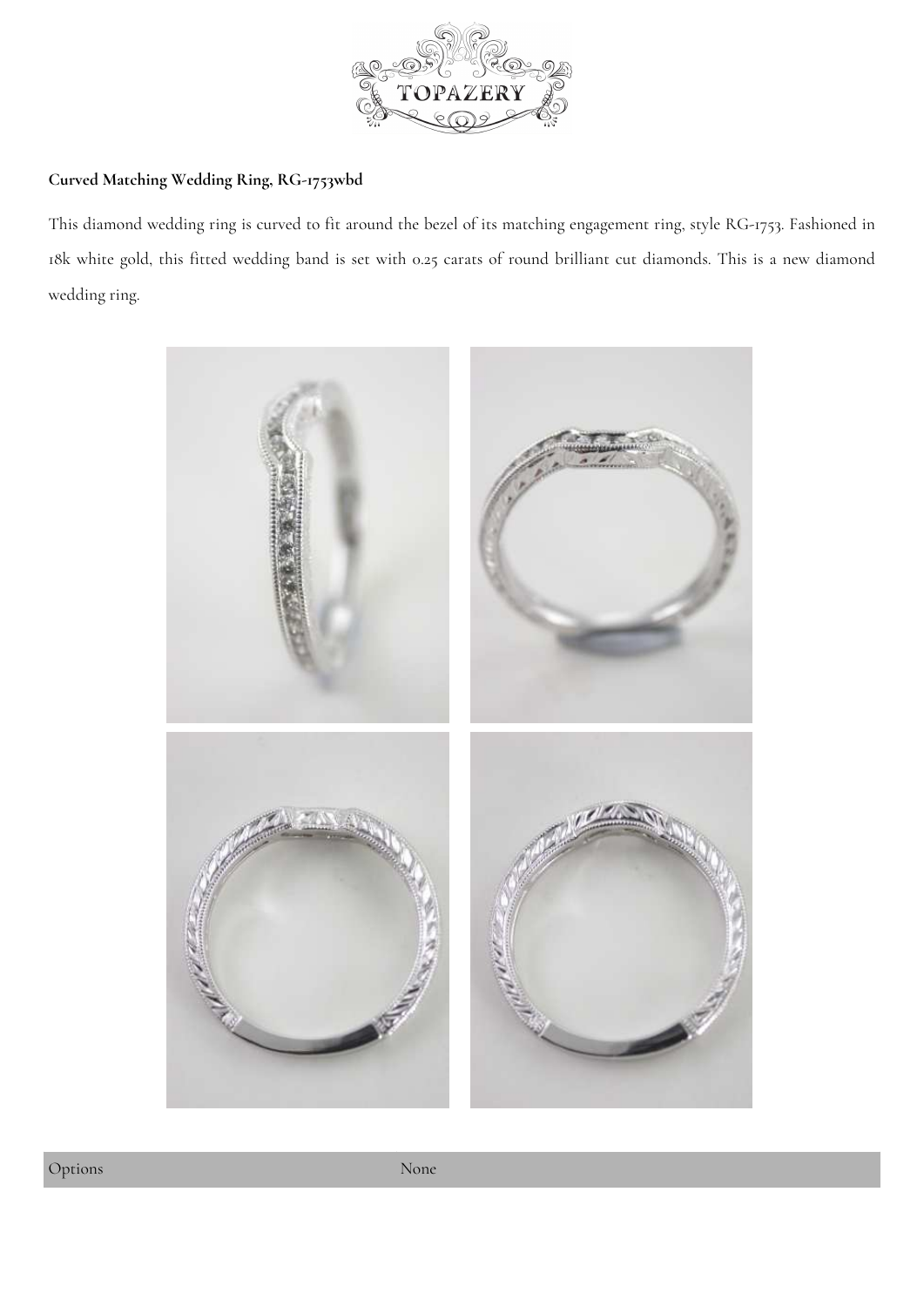| Item #                      | rg1753wbd                                                                |
|-----------------------------|--------------------------------------------------------------------------|
| Metal                       | 18k white gold                                                           |
| Weight in grams             | 2.35                                                                     |
| Other notes                 | This is the matching band for engagement ring style RG-1753. The         |
|                             | engagement ring may be purchased separately.                             |
| Condition                   | <b>New</b>                                                               |
| Diamond cut or shape        | round brilliant cut                                                      |
| Diamond carat weight        | 0.25                                                                     |
| Diamond color               | G to H                                                                   |
| Diamond clarity             | VS <sub>2</sub> to SI <sub>2</sub>                                       |
| Diamond # of stones         | 38                                                                       |
| Top of ring length (N-S)    | 3.6 mm [0.14 in]                                                         |
| Top of ring width (E-W)     | 18.5 mm [0.72 in]                                                        |
| Width of shank at shoulders | 2.20 mm [0.09 in]                                                        |
| Width of shank at base      | 1.81 mm [0.07 in]                                                        |
| Ring height above finger    | 2.33 mm [0.09 in]                                                        |
| Other ring info             | For new rings like this one, the gram weight, diamond and gemstone       |
|                             | carat weights, color, and clarity, as well as other jewelry details, may |
|                             | vary from the specifications shown on this page, but are similar in      |
|                             | quality.                                                                 |
| <b>Ring Size</b>            | 6.0                                                                      |

## **Important Jewelry Information**

Each antique and vintage jewelry piece is sent off site to be evaluated by an appraiser who is not a Topazery employee and who has earned the GIA Graduate Gemologist diploma as well as the title of AGS Certified Gemologist Appraiser. The gemologist/appraiser's report is included on the Detail Page for each jewelry piece.

An appraisal is not included with your purchase but we are pleased to provide one upon request at the time of purchase and for an additional fee. The appraiser bases the value for the jewelry on the range of prices prevailing in the most common and appropriate retail markets on the date the appraisal is completed.

Diamonds, pearls and colored gemstones are graded by the grading standards as taught by the Gemological Institute of America (GIA). All measurements and carat weights are approximate, unless otherwise noted, and are determined without removing the stones from the mounting.

The process of determining when a jewelry piece is made and the period it belongs to is not an exact science. The determination is based on design, materials, hallmarks, signatures, and the manufacturing method. Circa dates and period assignments are made to the best of our abilities.